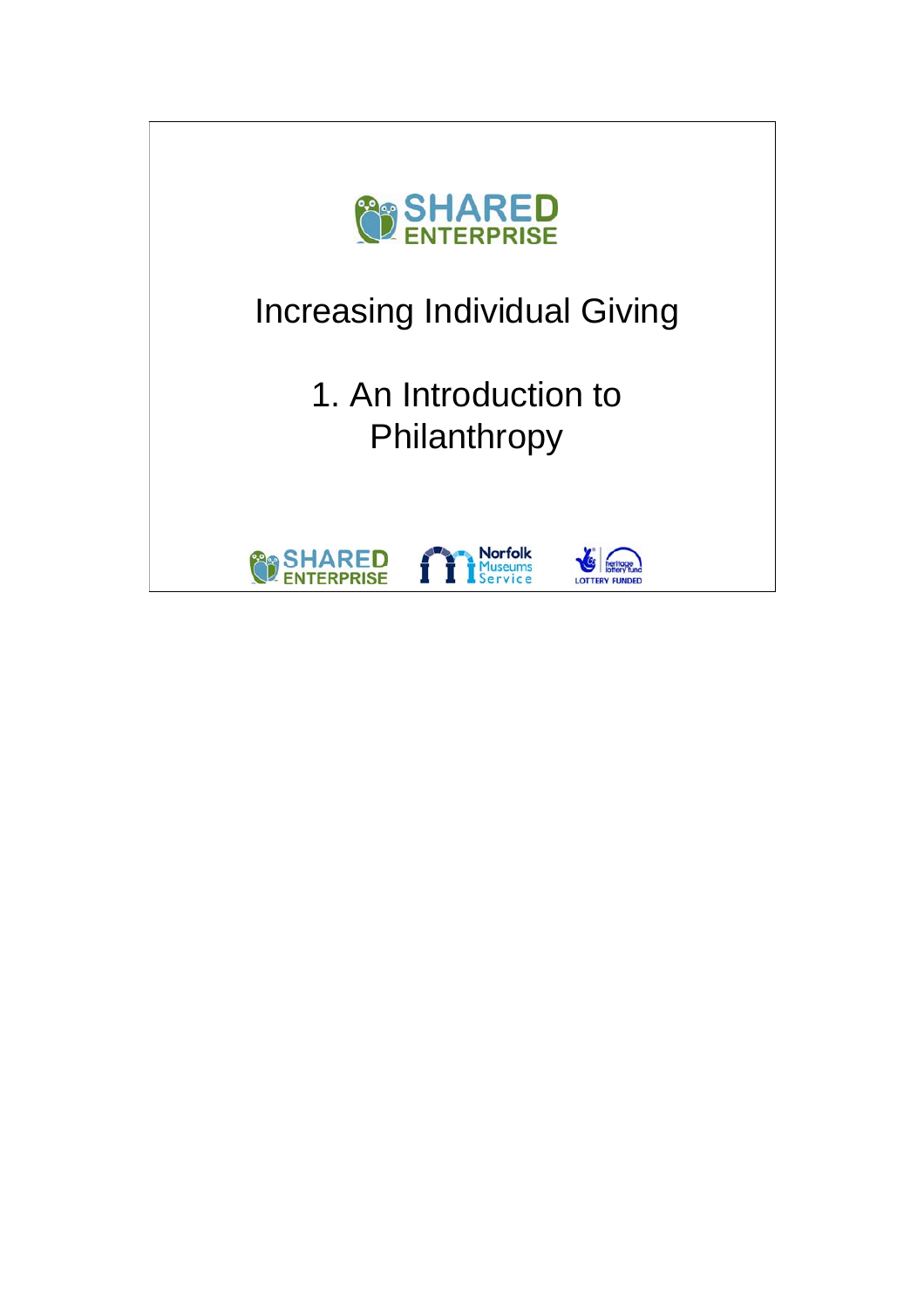## What this online resource will cover

- Introduction to Philanthropy
- Entrepreneurs as Philanthropists
- Current government position
- Cultural traditions and trends
- Motivation and disincentives
- Your organisation's constitution

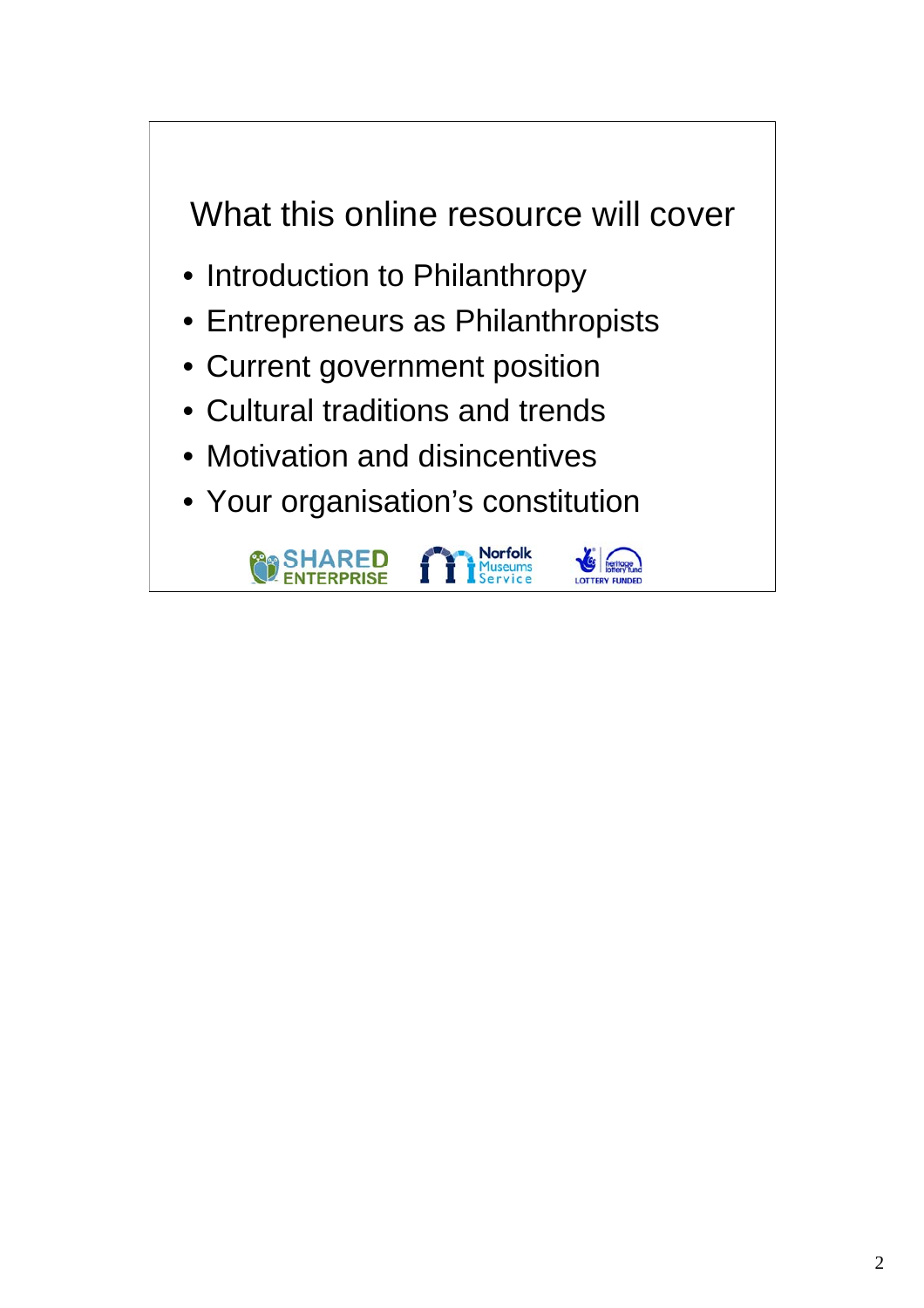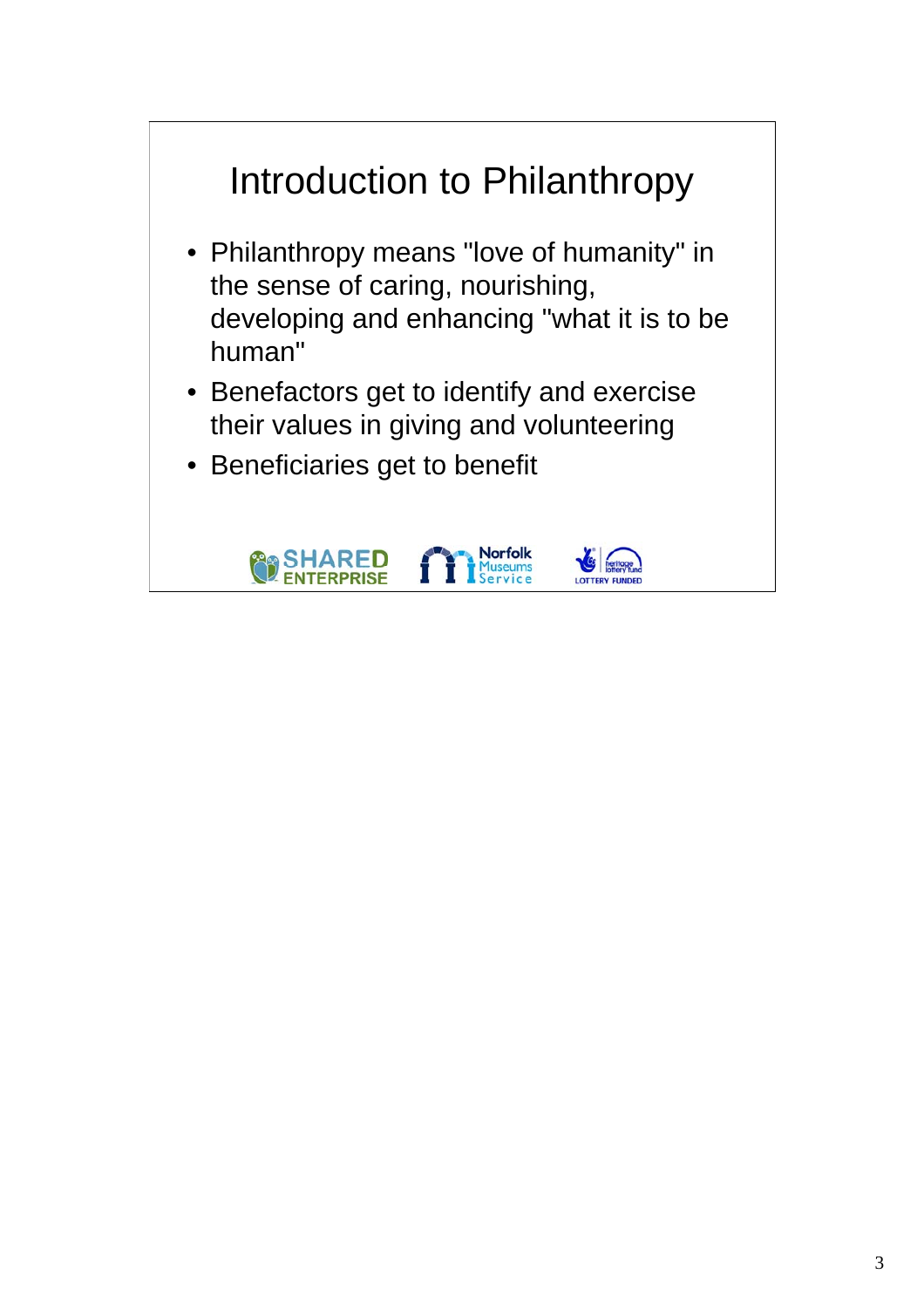## Introduction to Philanthropy

• Philanthropy vs charity - charity relieves the pains of social problems, whereas philanthropy attempts to solve those problems at their root causes (the difference between giving a hungry man a fish, and teaching him how to fish for himself).

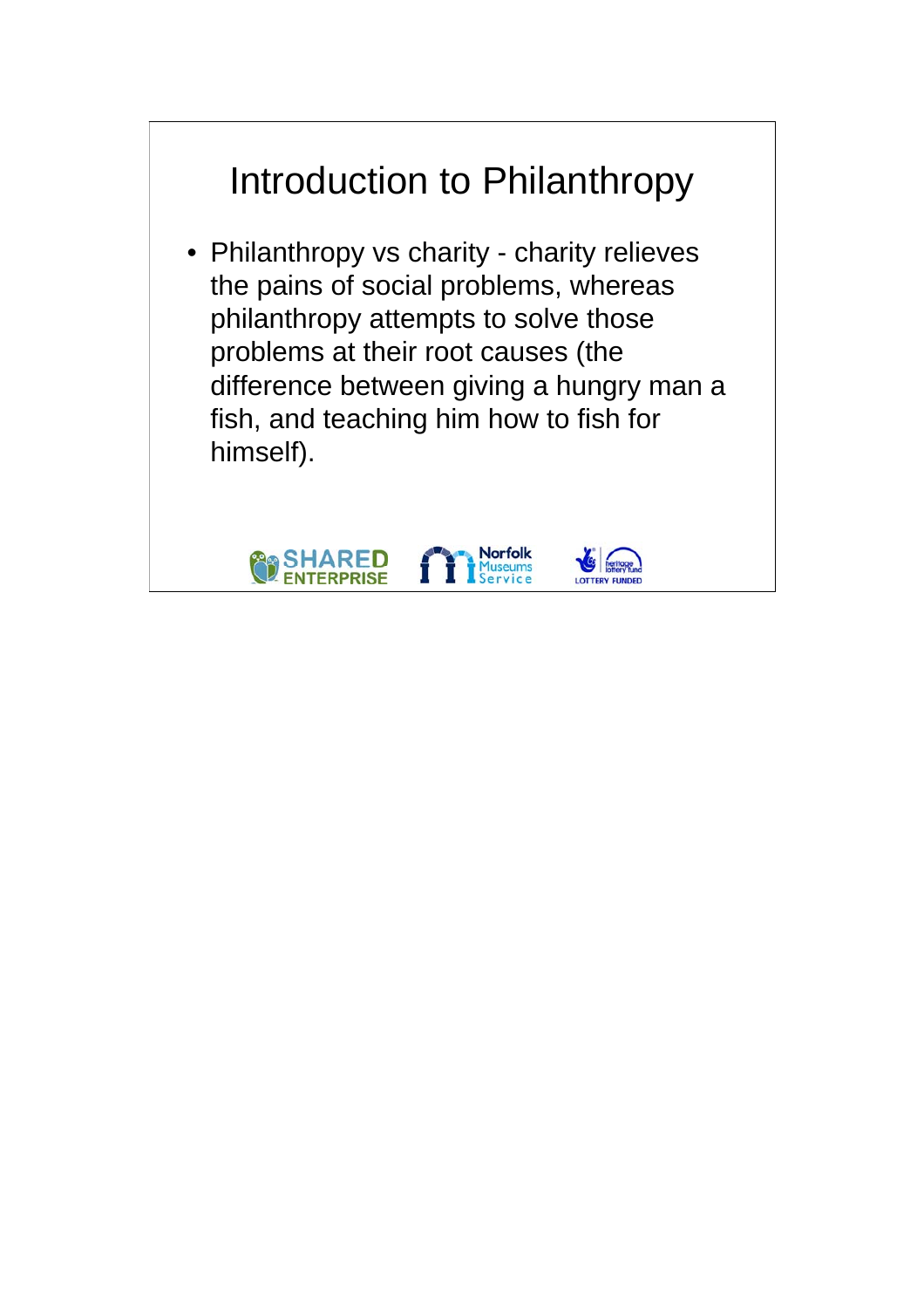

Entrepreneurs are much in the news as instigators of (beneficial) social change, ie philanthropists.

Entrepreneurs have often been philanthropists – think of the great names adorning our museums (Tate, Burrell) and Libraries (Carnegie)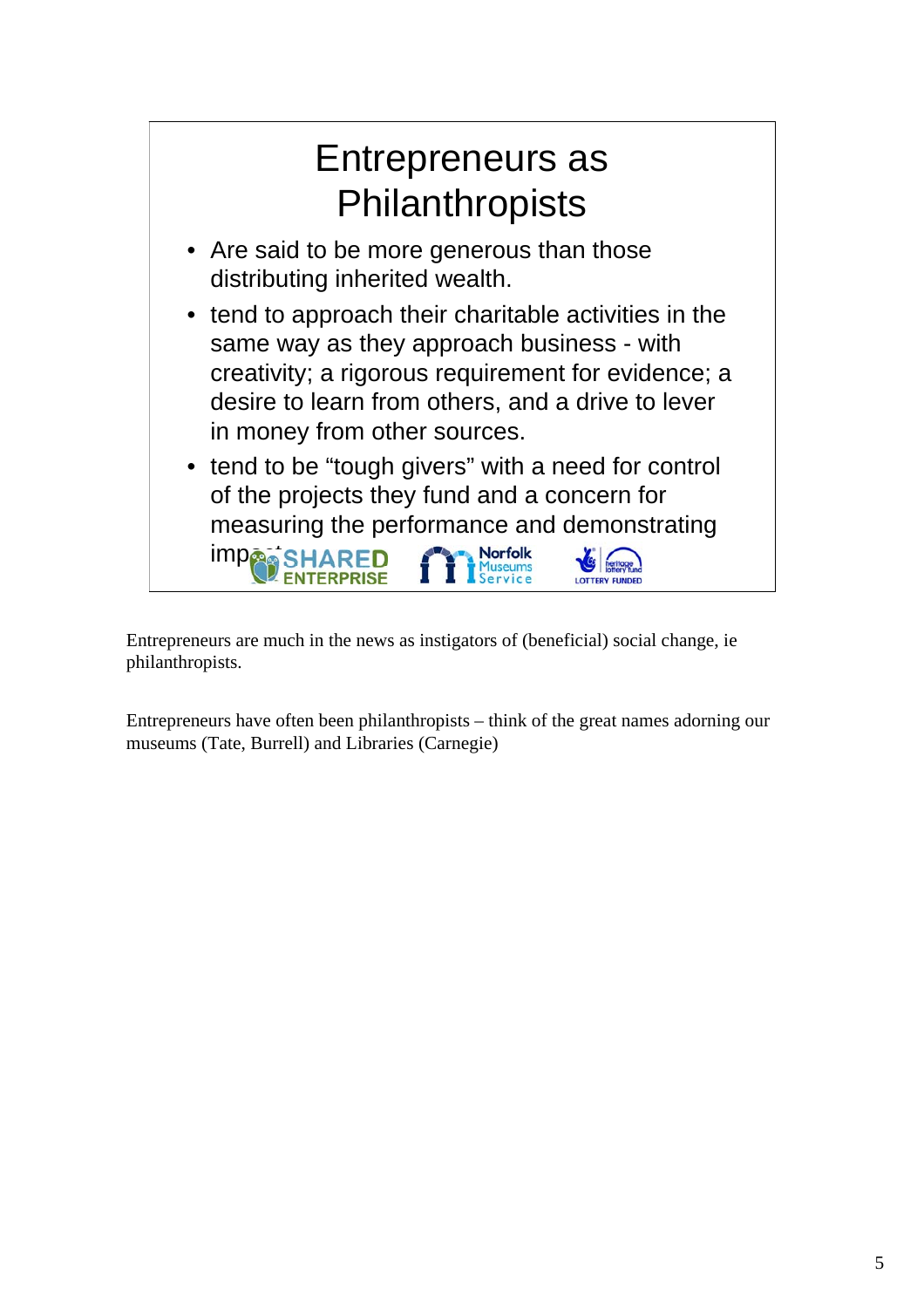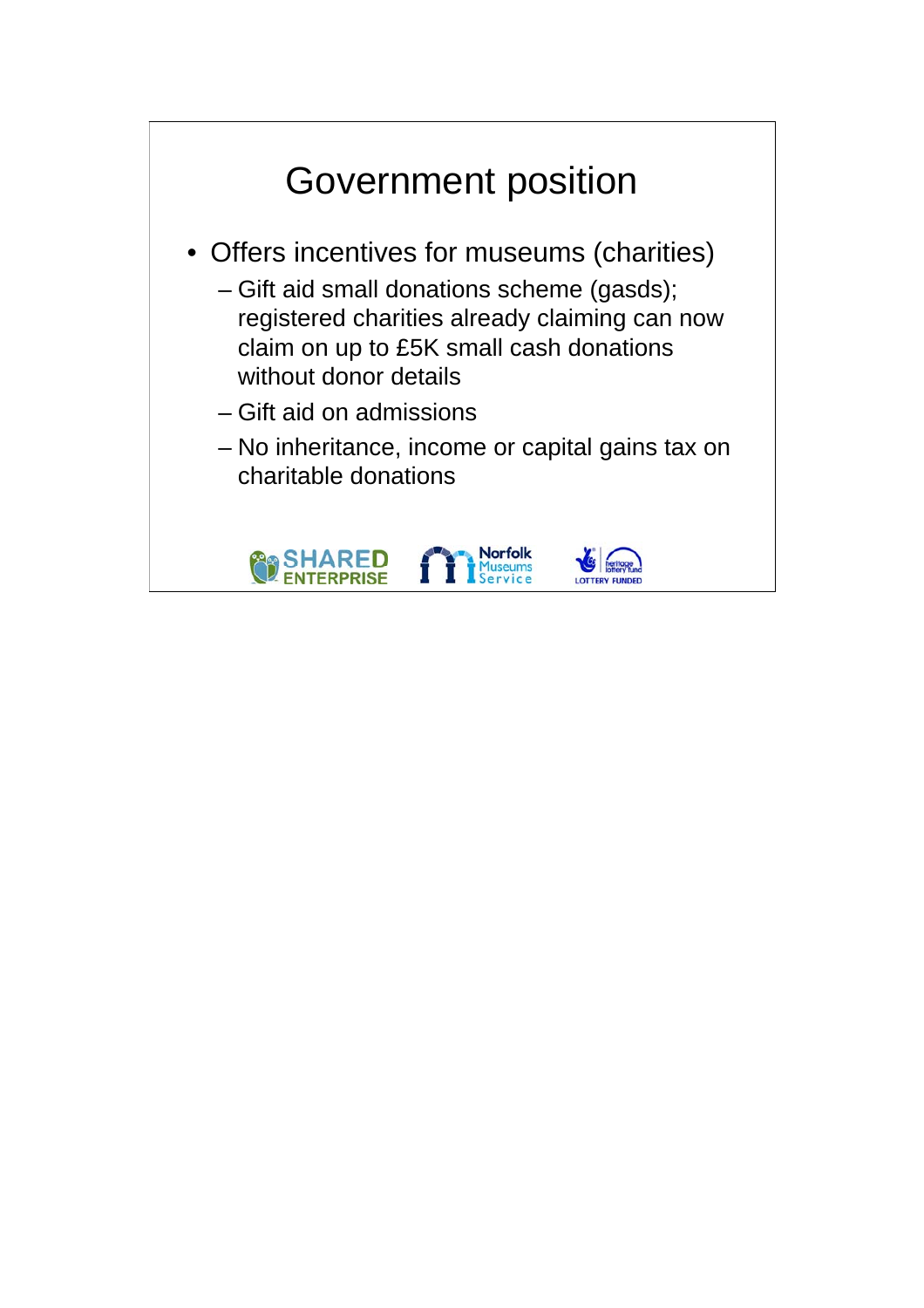

Current tax relief for individuals includes:

•Gift aid donations (HMRC gives the tax you've already paid to the charity, on top of your donation, and if you're a higher rate tax payer, allows you to reclaim the higher level of tax)

•Relief on income tax and capital gains tax if you give (or sell at a price lower than the market price) land, shares or other assets to a charity, meaning that you have a lower tax bill

•Gifts (donations) to charities in your will are taken out of your estate before estate is valued and tax is calculated on it so this is also a tax efficient way of giving as it reduces the Inheritance Tax due on your estate.

•Various reliefs on items deemed to be "national heritage"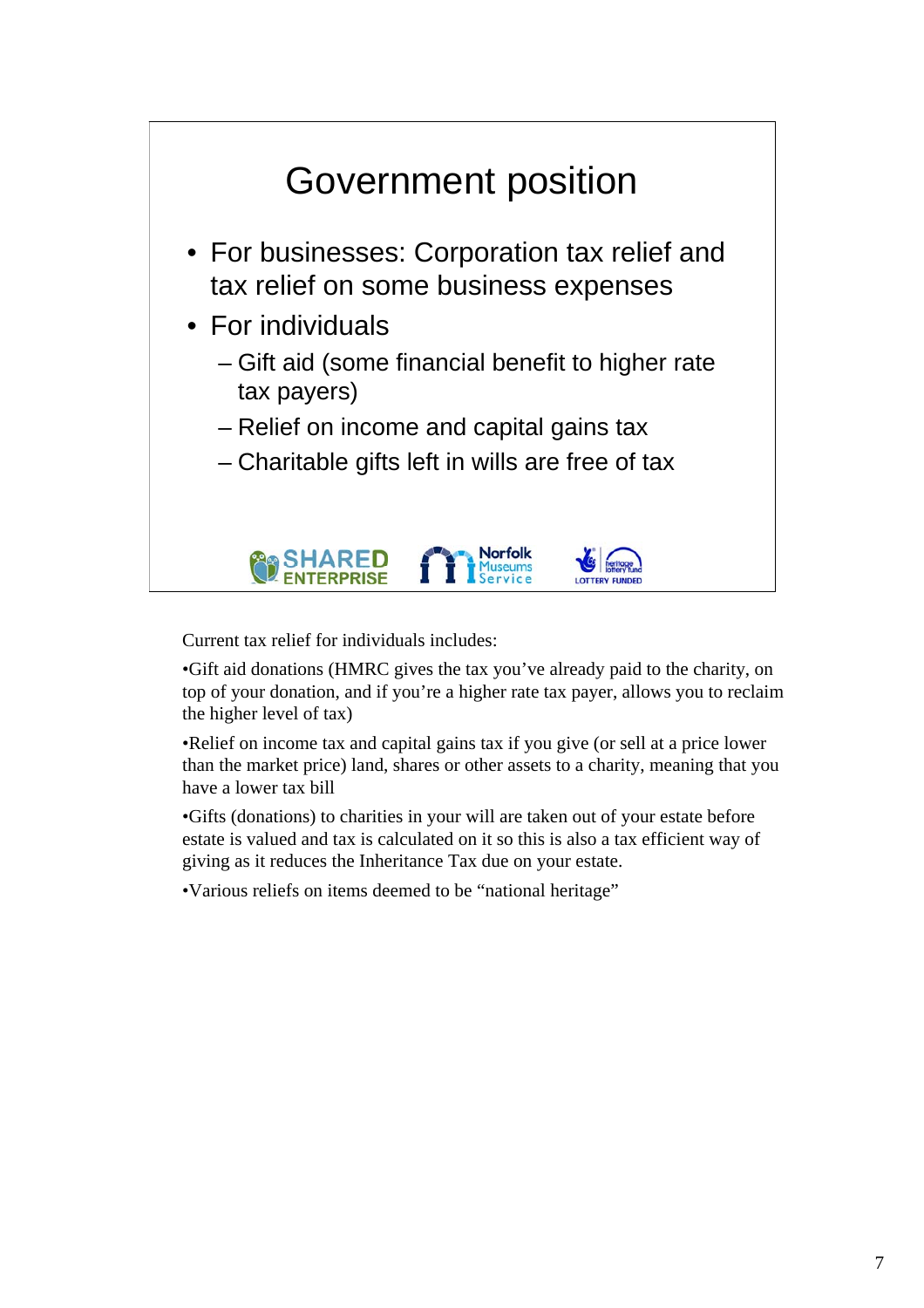

- All the major religions encourage philanthropy, including tithing (giving 10% of your wealth to your religion for distribution to others, or giving it directly to others).
- National policy on healthcare, education affects the likelihood of giving to charities in these areas if perceived to be a public good provided for by the public purse.

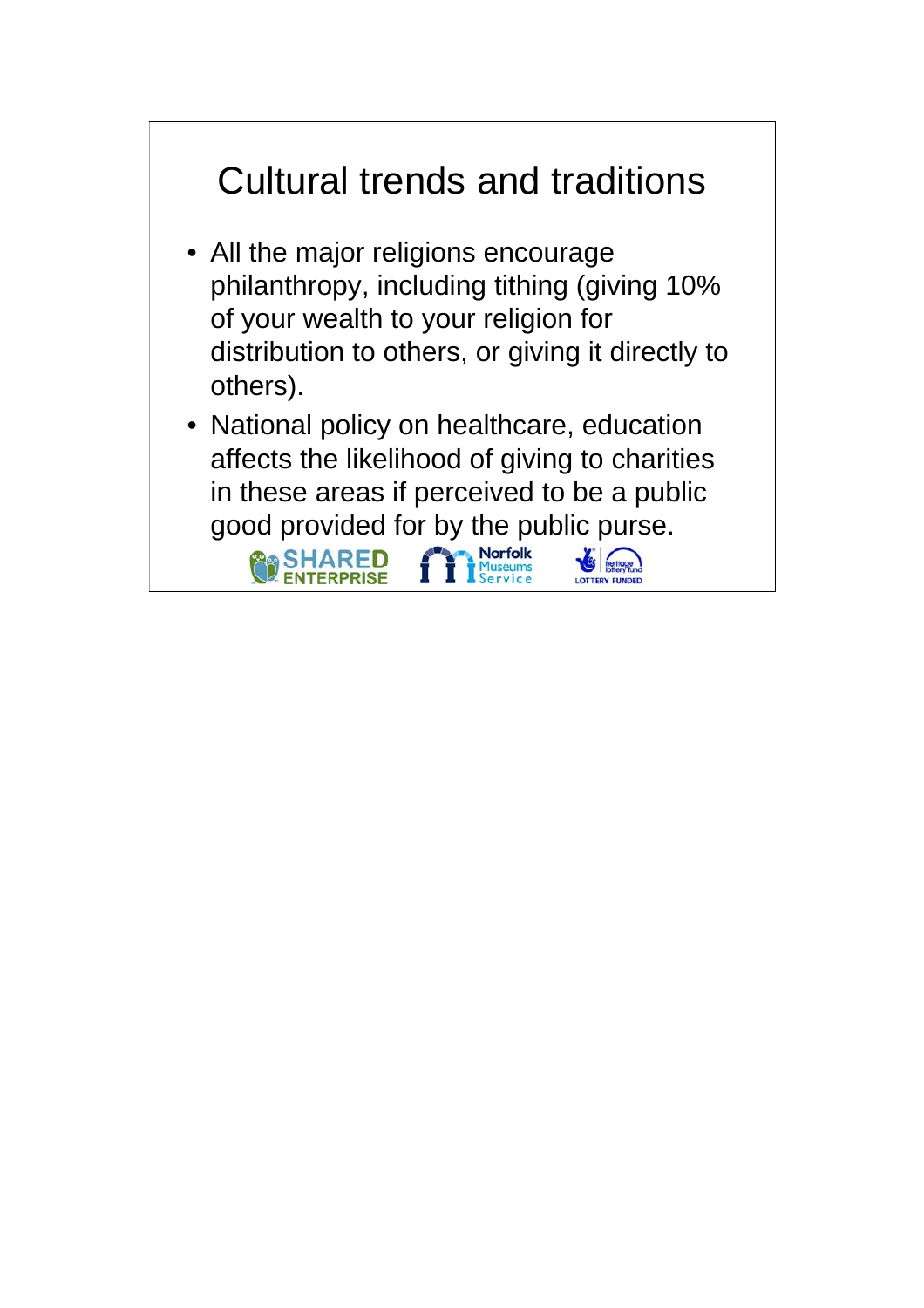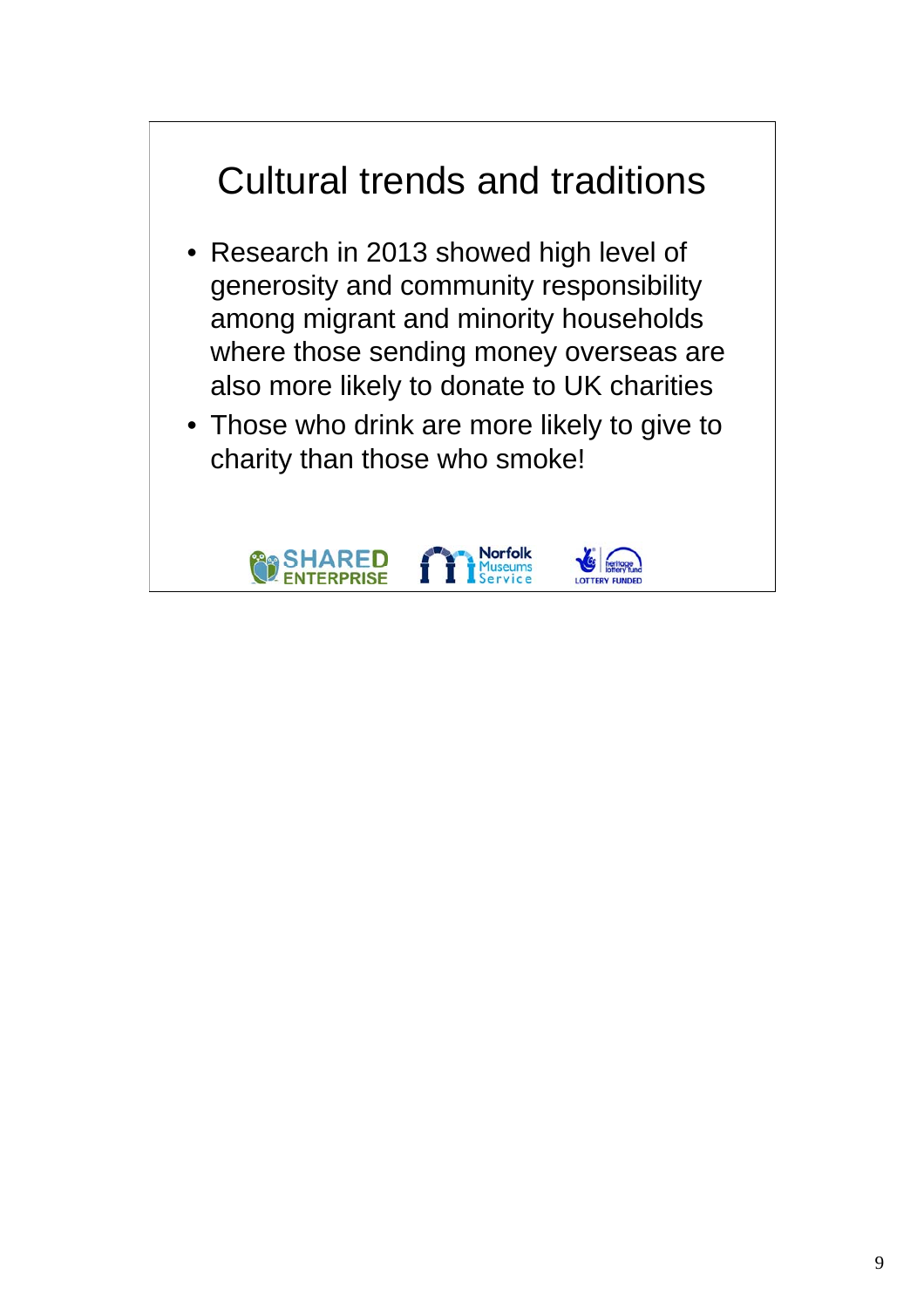

In the 1970s and early 80s households with children were more likely to give than childless households. This equalized in the mid-90s and has now reversed: since the mid-90s those without children have given relatively more.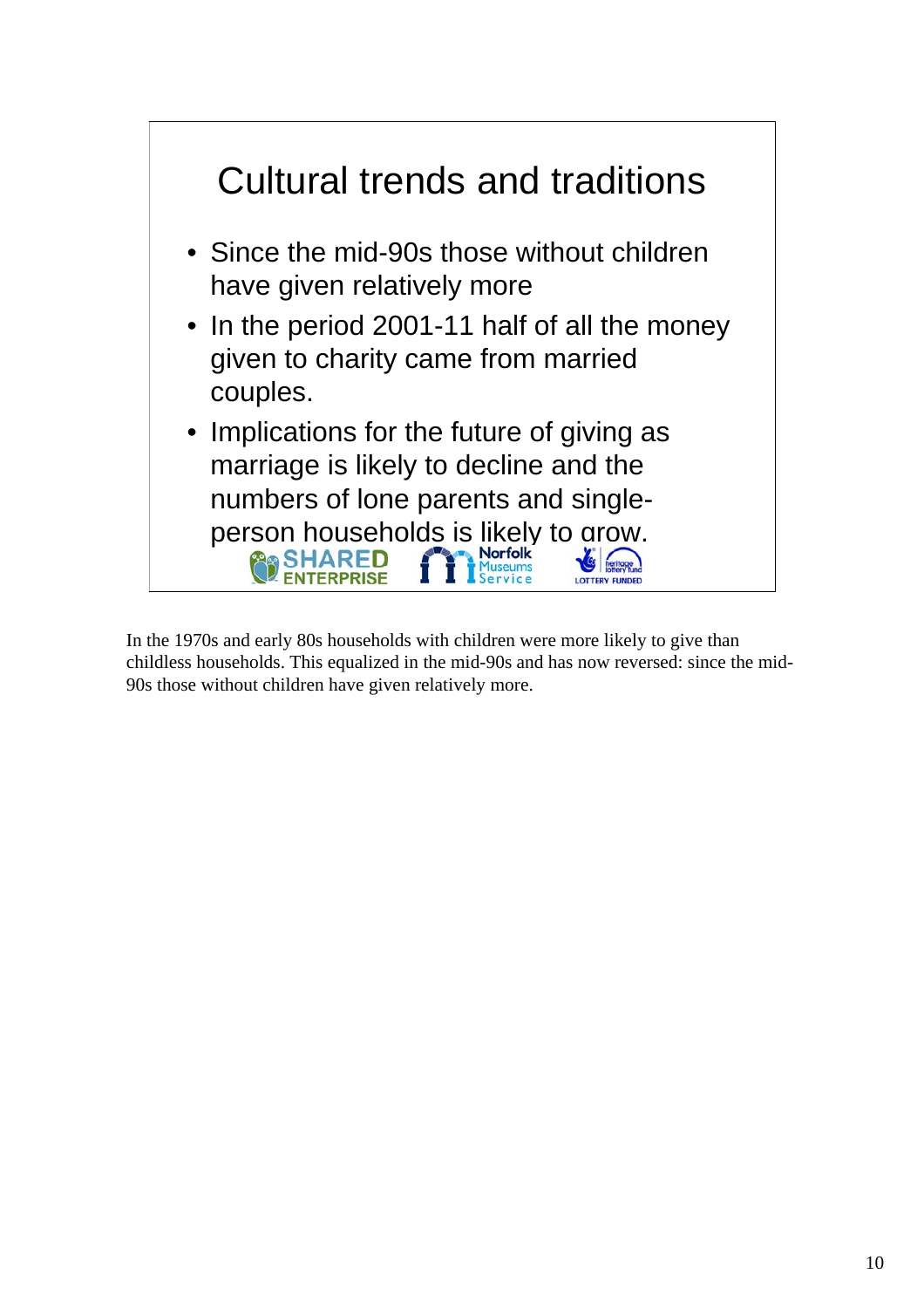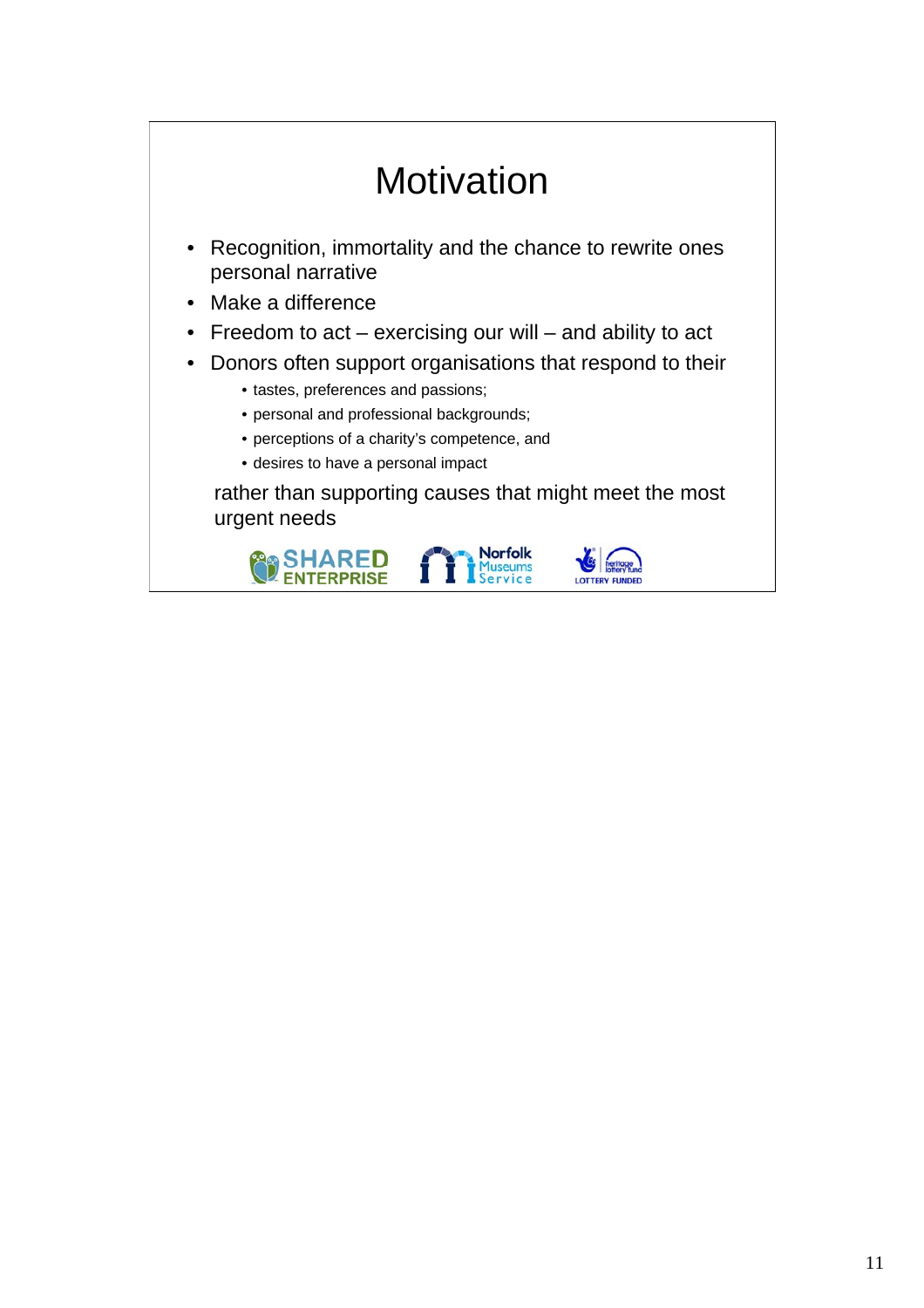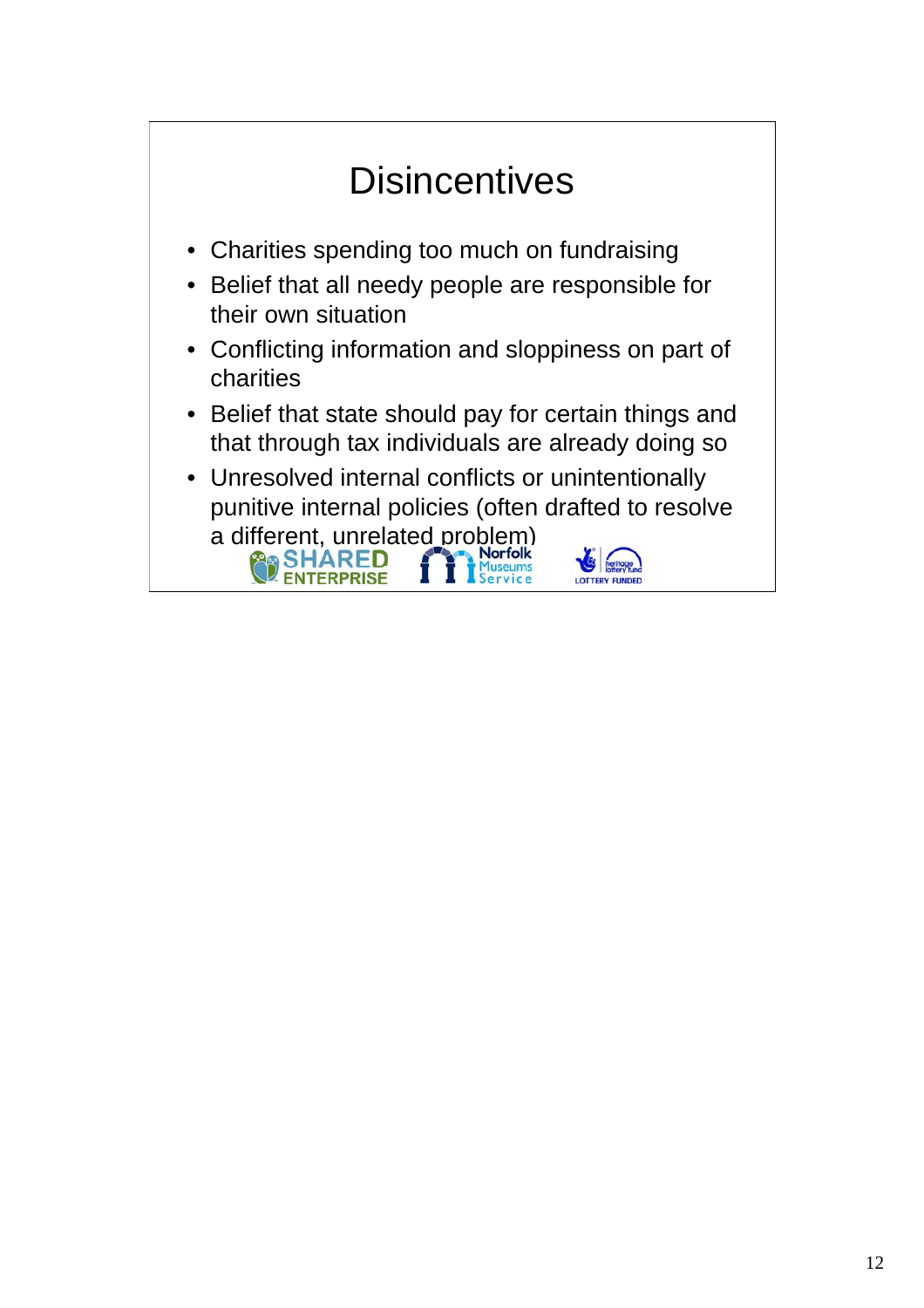

Charities may be seen as a good thing, however, UK museums are also seen by the majority as a luxury, not in the same realm as healthcare or education, not as emotive as animals and children, so being a museum is not always a positive.

Being funded by the local authority can also be problematic as some members of the public are very critical of "the Council" and believe that services are inefficient and therefore something run under the auspices of the local authority will be the same.

Truly independent charities which receive no local authority pay may be the most attractive to individual donors as you're the ones who can say "we receive no statutory or government funding" but beware, nobody wants to fund an organisation which isn't already a success.